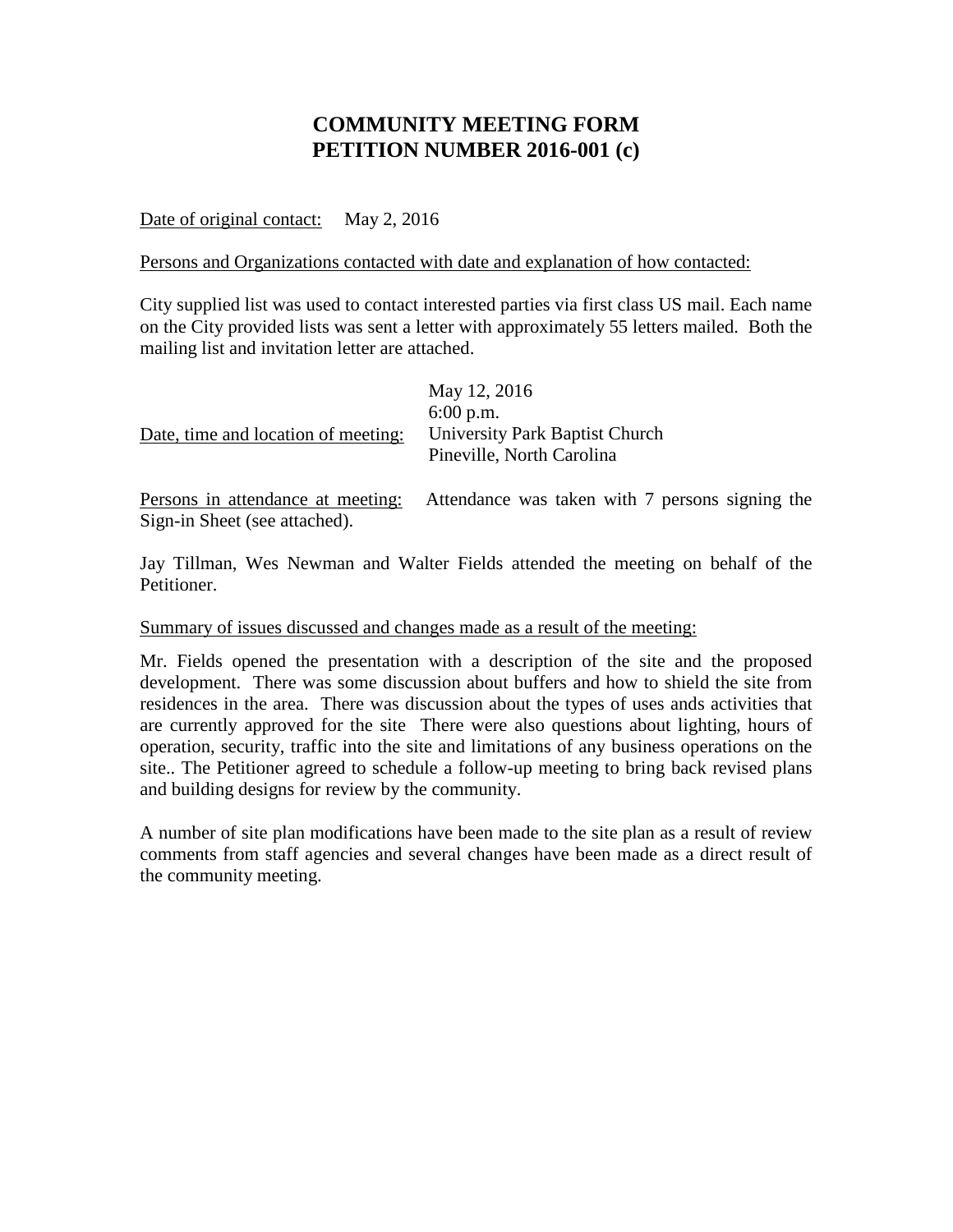2016-001 c KHALID A ALNABULSI 13304 ALEX MILL DRIVE PINEVILLE, NC 28134

2016-001 c SI-JEUN J ARMBRUSTER BRAD A ARMBRUSTER 12019 HARMON LN PINEVILLE, NC 28134

2016-001 c CARDINAL WOODS COMMUNITY P O BOX 79032 CHARLOTTE, NC 28271

2016-001 c CARDINAL WOODS COMMUNITY P O BOX 79032 CHARLOTTE, NC 28271

2016-001 c AVIV EFRAT 96 NICHOLS DR PARAMUS, NJ 07652

2016-001 c NIKOLAY A GANCHENKO 13449 EDGETREE DR PINEVILLE, NC 28134

2016-001 c KEVIN HENSLEY LATISHA HENSLEY 11945 HARMON LN PINEVILLE, NC 28134

2016-001 c BRIAN F JONES STACEY S JONES 11611 RUDOLPH PLACE DR PINEVILLE, NC 28134

2016-001 c JESSE A KLEINMEIER 11612 RUDOLPH PLACE DR PINEVILLE, NC 28134

2016-001 c LINELL LLC PO BOX 1276 COLUMBUS, NC 28722

2016-001 c SASHI S AMATYA ASHA S AMATYA 13323 ALEX MILL DR PINEVILLE, NC 28134

2016-001 c ROBERT BAER HEATHER BAER 13311 ALEX MILL DR PINEVILLE, NC 28134

2016-001 c CARDINAL WOODS COMMUNITY P O BOX 79032 CHARLOTTE, NC 28271

2016-001 c CARDINAL WOODS COMMUNITY P O BOX 79032 CHARLOTTE, NC 28271

2016-001 c REGINALD FERRELL TERESA M FERRELL 11621 RUDOLPH PLACE DR PINEVILLE, NC 28134

2016-001 c JOHN G JR GARDINER CHRISTINE ANN GARDINER 12002 HARMON LN PINEVILLE, NC 287134

2016-001 c MUSA IMREISH SOHAILA IMREISH 13515 EDGETREE DR PINEVILLE, NC 28134

2016-001 c ROBERT D KELLY 13303 ALEX MILL DR PINEVILLE, NC 28134

2016-001 c ALEXANDER KUHN SCHILPENBUEHL 1 RUPPERTSHOFEN, GERMANY D

2016-001 c LINELL LLC PO BOX 1276 COLUMBUS, NC 28722

2016-001 c RHONDA ARDELEAN 222 SOUTH CALDWELL ST UNIT 1903 CHARLOTTE, NC 28202

2016-001 c FREDERICK W BORGER PAMELA DEVOST 401 WEST RIDGE TERRACE RUTLAND, VT 05701

2016-001 c CARDINAL WOODS COMMUNITY P O BOX 79032 CHARLOTTE, NC 28271

2016-001 c ANDRE D CARPENTER APRIL C CARPENTER 13329 ALEX MILL DR PINEVILLE, NC 28134

2016-001 c FIVE HUNDRED TWENTY ONE DEV C\O HAASE & KUHN USA INC PO BOX 36062 CHARLOTTE, NC 28236

2016-001 c LYNDA HENRY HAYES 11805 JACOBS RIDGE CT PINEVILLE, NC 28134

2016-001 c VLADISLAV IURCO LILIYA IURCO 11809 JACOBS RIDGE CT PINEVILLE, NC 28134

2016-001 c MATTHEW GREGORY KERN AIMEE MARIE KERN 11622 RUDOLPH PLACE DR PINEVILLE, NC 28134

2016-001 c JOHNSON C KURIAKOSE SHIJI JOHNSON 11938 HARMON LN PINEVILLE, NC 28134

2016-001 c LINELL LLC PO BOX 1276 COLUMBUS, NC 28722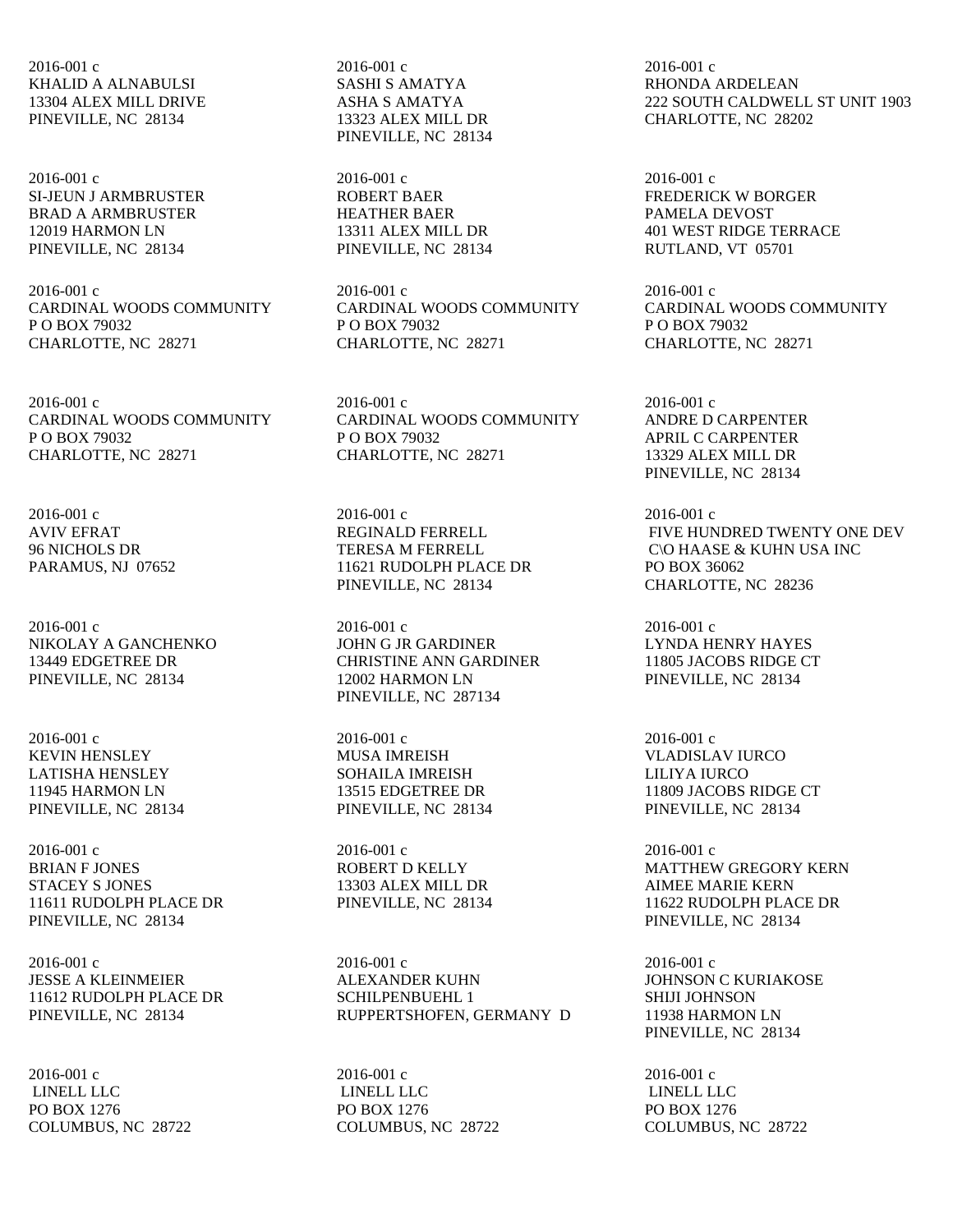2016-001 c ERIC M MADDEN MELISSA J MADDEN 11808 JACOBS RIDGE CT PINEVILLE, NC 28134

2016-001 c NANCY A MESSINA 3914 BIRKHOFF LN FAYETTEVILLE, NC 28304

2016-001 c RAMADEVI S NAIR 11804 JACOBS RIDGE CT PINEVILLE, NC 28134

2016-001 c ALVA T REDDEN YONA S JACOB-REDDEN 13404 HONEYTREE LN PINEVILLE, NC 28134

2016-001 c PAUL F SKINNER LESLIE J LITTLE 13229 ALEX MILL DR PINEVILLE, NC 28134

2016-001 c LOAN TA TERRY MICHAEL A TERRY 13230 ALEX MILL DR PINEVILLE, NC 28134

2016-001 c SHARON C WILLIAMS 13317 ALEX MILL DR PINEVILLE, NC 28134

2016-001 c JOEL DEE MCPHERSON TRACY M MCPHERSON 13525 EDGETREE DR PINEVILLE, NC 28134

2016-001 c MSM PROPERTIES LLC 4645 MATTHEWS MINT HILL RD MATTHEWS, NC 28105

2016-001 c ROBERT PALMER AMY PALMER 11615 RUDOLPH PLACE DR PINEVILLE, NC 28134

2016-001 c LOUIS C ROSSER AUDRA P ROSSER 13316 ALEX MILL DR PINEVILLE, NC 28134

2016-001 c MARK ANDREW SPAIN STEPHANIE LYNN SPAIN 12030 HARMON LN PINEVILLE, NC 28134

2016-001 c ELSAMMA THOMAS GEORGE V THOMAS 13335 ALEX MILL DR PINEVILLE, NC 28134

2016-001 c WILLIAM MERKEL KASSANDRA MERKEL 12025 HARMON LN PINEVILLE, NC 28134

2016-001 c REBECCA MULBAH YANQUAE MULBAH 11616 RUDOLPH PLACE DR PINEVILLE, NC 28134

2016-001 c PM PARTNERS LP 1250 EAST MISSOURI AVE PHOENIX, AZ 85014

2016-001 c MANAN A SHETH ASHOK T SHETH 13307 ALEX MILL DR PINEVILLE, NC 28134

2016-001 c ANANTHAKRISHNAN SUBRAMANIAM PARVATHY ANANTHAKRISHNAN 13505 EDGETREE DR PINEVILLE, NC 28134

2016-001 c PHILIP R WAINSCOTT MARILYN S WAINSCOTT 12022 HARMON LN PINEVILLE, NC 28134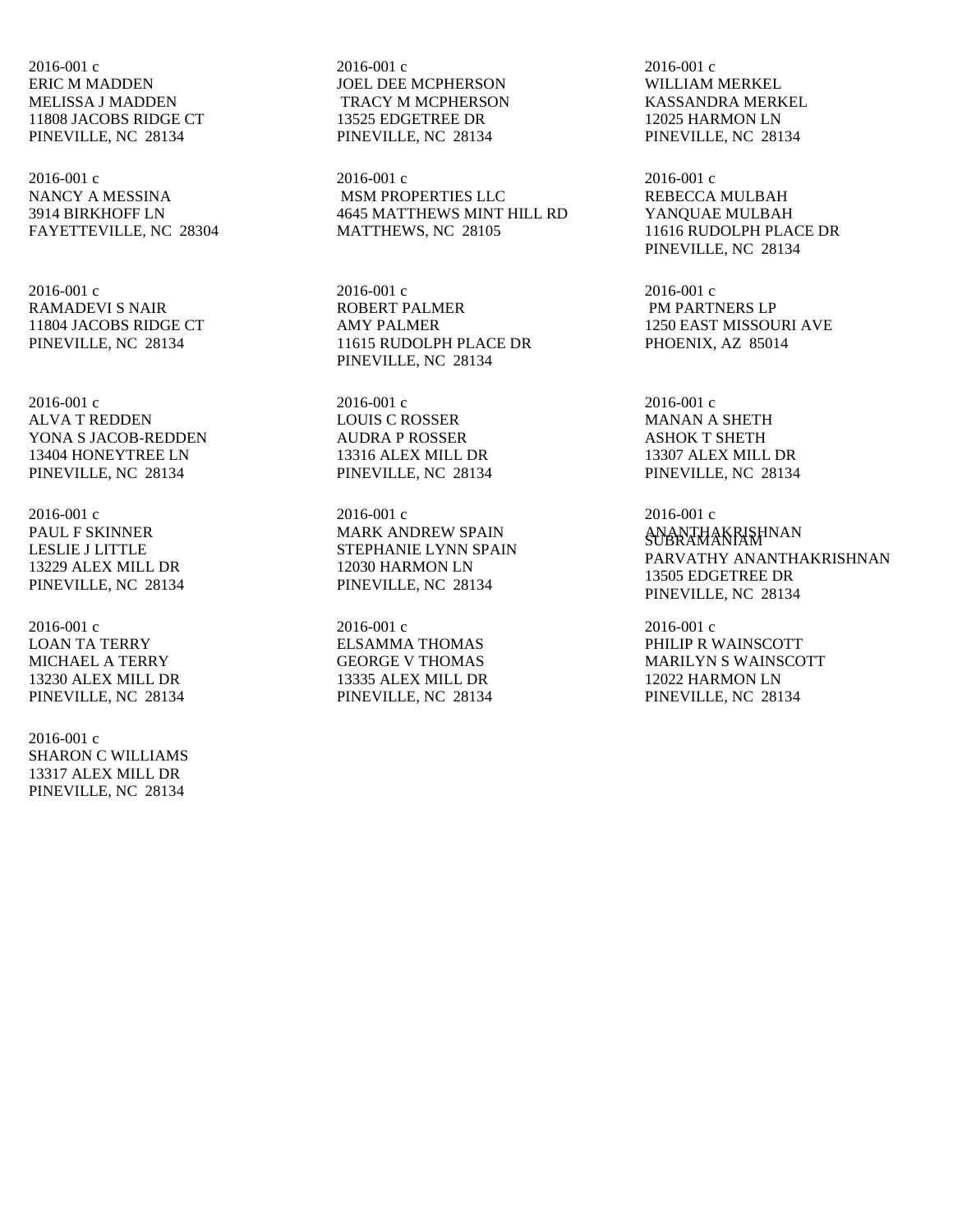2016-001c Joel Haecherl Lamplighter Village South HOA Post Office Box 238 Pineville, NC 28134

2016-001c David Bowling Woodside Falls NA 12513 Woodside Falls Road Pineville, NC 28134

2016-001c John Mark Cardinal Woods HOA 13702 Bluffton Court Pineville, NC 28134

2016-001c Marc Settin Adair at Ballanryne HOA 14511 Adair Manor Court Charlotte, NC 28277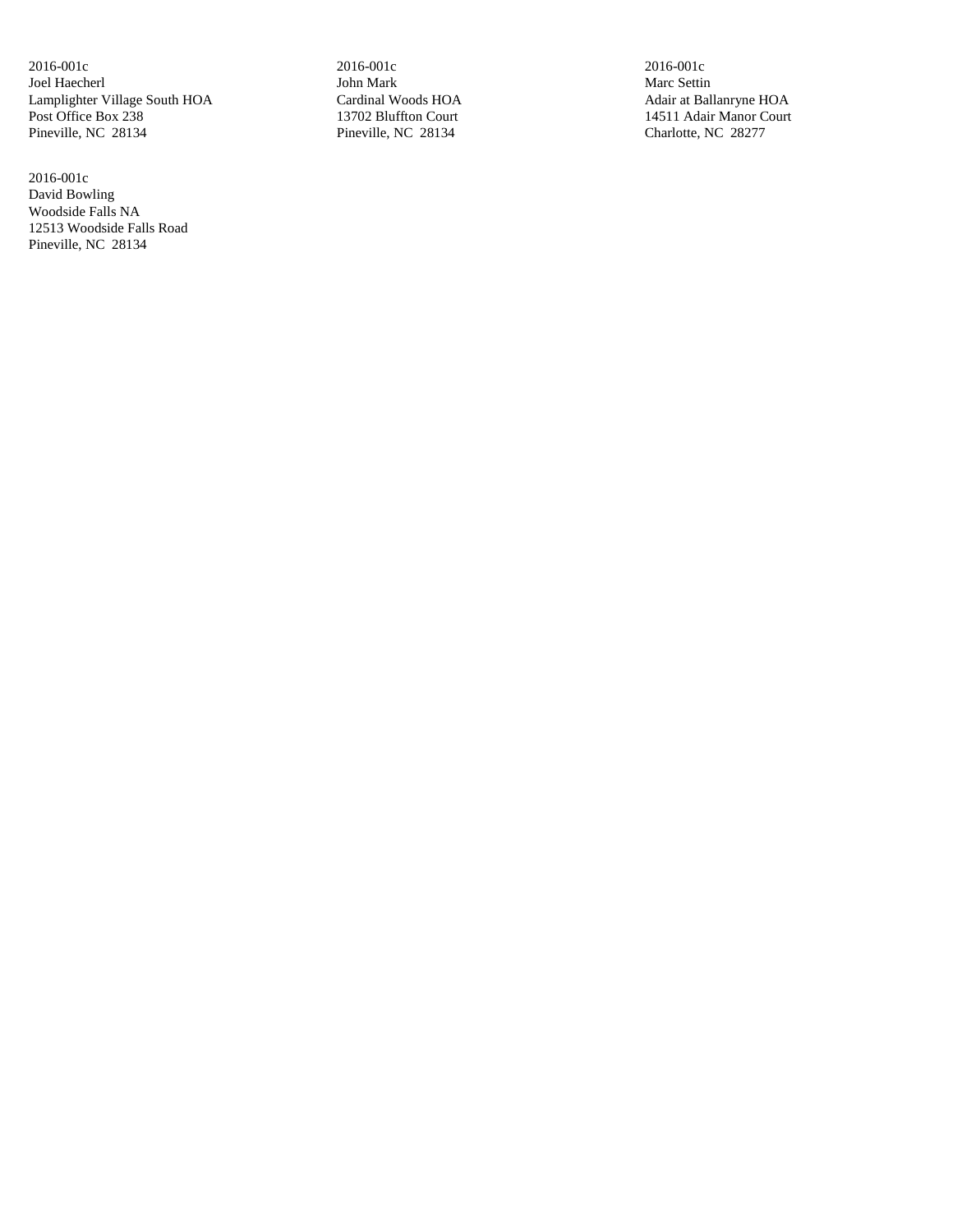

May 2, 2016

Dear Neighbors:

We invite you to attend a neighborhood meeting to receive a presentation on a rezoning petition for an approximately 5.6 acres located on the west side of Old Lancaster Highway.. The property is currently zoned to accommodate either an office or a multifamily development. The purpose of the rezoning request is to change the current office classification to a classification that will permit the construction of a conditioned storage facility. A fully enclosed conditioned storage facility will have far less impact on the community that either of the currently approved uses and a significant portion of the site will be left as permanent open space. For more information on this petition, please go to the link below:

[http://charmeck.org/city/charlotte/planning/Rezoning/RezoningPetitions/2016Petitions/Pages/2016-](http://charmeck.org/city/charlotte/planning/Rezoning/RezoningPetitions/2016Petitions/Pages/2016-001(c).aspx)  $001(c)$ .aspx

Sometimes with rezoning petitions, information is not readily available to interested parties and the facts about the request are misunderstood. We would like to take this opportunity to discuss information with you so that you may have the facts about the request. You may not have an interest in this particular rezoning, but if you do, please plan to attend this meeting to learn more about the proposal, share your comments, and have an opportunity to ask questions.

## **The meeting will be held on Thursday May 12th from 6:00 to 7:00 pm at the University Park Baptist Church located at 13733 Lancaster Hwy # 521, Pineville, NC 28134. Signs will be posted to direct you to the meeting room.**

If you have any questions about the meeting, please feel free to call Walter Fields at 704-372-7855.